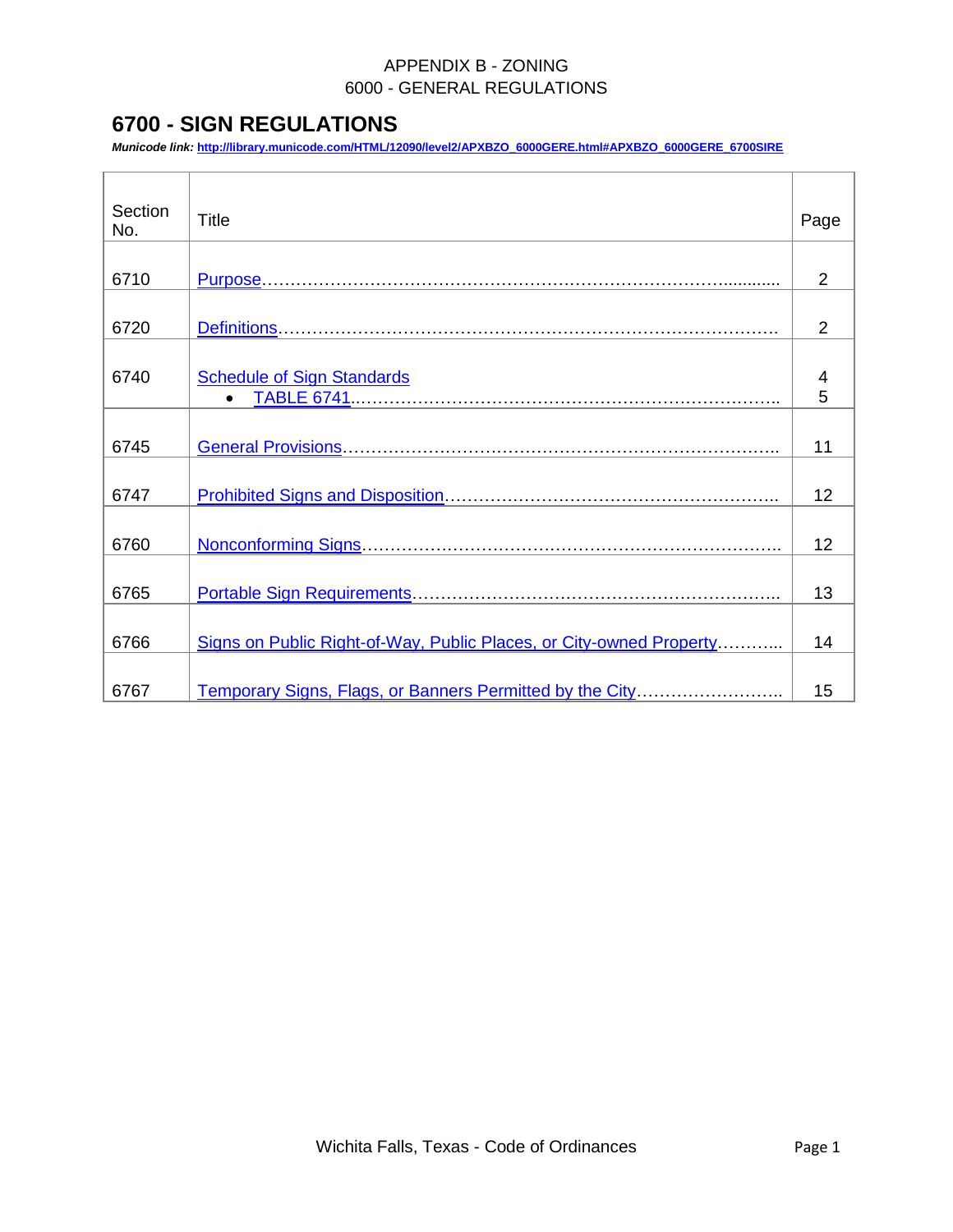### <span id="page-1-0"></span>**6710 - Purpose**

Signs are recognized as important means of communication and reasonable modes of advertising, and therefore constitute a significant and specific use of land. Standards for the construction of signs are herein provided for the purpose of protecting places and areas of historical and cultural importance; to increase safety and lessen congestion in the streets; to conserve the value of buildings and land; to preserve residential values, and to encourage the most appropriate use of land. Sections 6700 through 6799 shall be known as the sign regulations.

### <span id="page-1-1"></span>**6720 - Definitions**

*Apartment sign:* A sign containing the name of and/or information about a multifamily dwelling or complex that consists of three or more dwelling units.

*Directional sign:* A pole, ground sign, or wall ground sign, placed on a nonresidential property, that directs vehicular traffic. The sign may, display arrows, words, or other symbols to indicate direction of facilities. No goods or services for sale may be listed. No sign may exceed 15 square feet or as elsewhere listed.

*Flashing sign:* A sign or part thereof, operated so as to create flashing; change in light intensity, color or copy or intermittent light impulses more frequent than one every ten seconds and further provided that message centers as defined herein shall not constitute flashing signs. It is further provided that a sign which creates intermittent light impulses which convey time of day and/or temperature only shall not constitute a flashing sign.

*General business sign:* An on-premises sign that directs attention to a business, product, activity or service that is conducted, sold, or offered on the premises where the sign is located.

*Ground sign:* A sign which is supported by two or more columns, poles, uprights, or braces placed in or upon the ground, or set within a foundation, and is not a part of a building.

*Institutional sign:* A sign placed on a premise of an institution containing the name of and/or information relating to such uses. Uses include nonprofit, quasi-public or public facilities, schools, religious assembly, hospitals, or government owned facilities.

*Lighting:* As the term is used in Table 6741 hereof, the illumination of a sign face by a light source interior or exterior to such sign face.

*Marquee sign:* A projecting sign attached to or hung from a marquee and said marquee shall be known to mean a canopy or covered structure projecting from and supported by a building, when such canopy or covered structure extends beyond the building, building line, or property line.

*Message center:* A sign which provides public service information, any similar public interest information and/or related advertising for a general business located on the same premise through electronically controlled intermittent light impulses. A message center shall consist of letters, words or numerals pictures or graphics, which can either change sequentially or travel across the display area. A message center as herein defined is deemed to be a sign subject to the requirements of Table 6741 hereof according to the particular use of said message center and the specific requirements for such uses determined by the classifications contained in said table. [\[Back to top\]](#page-0-0)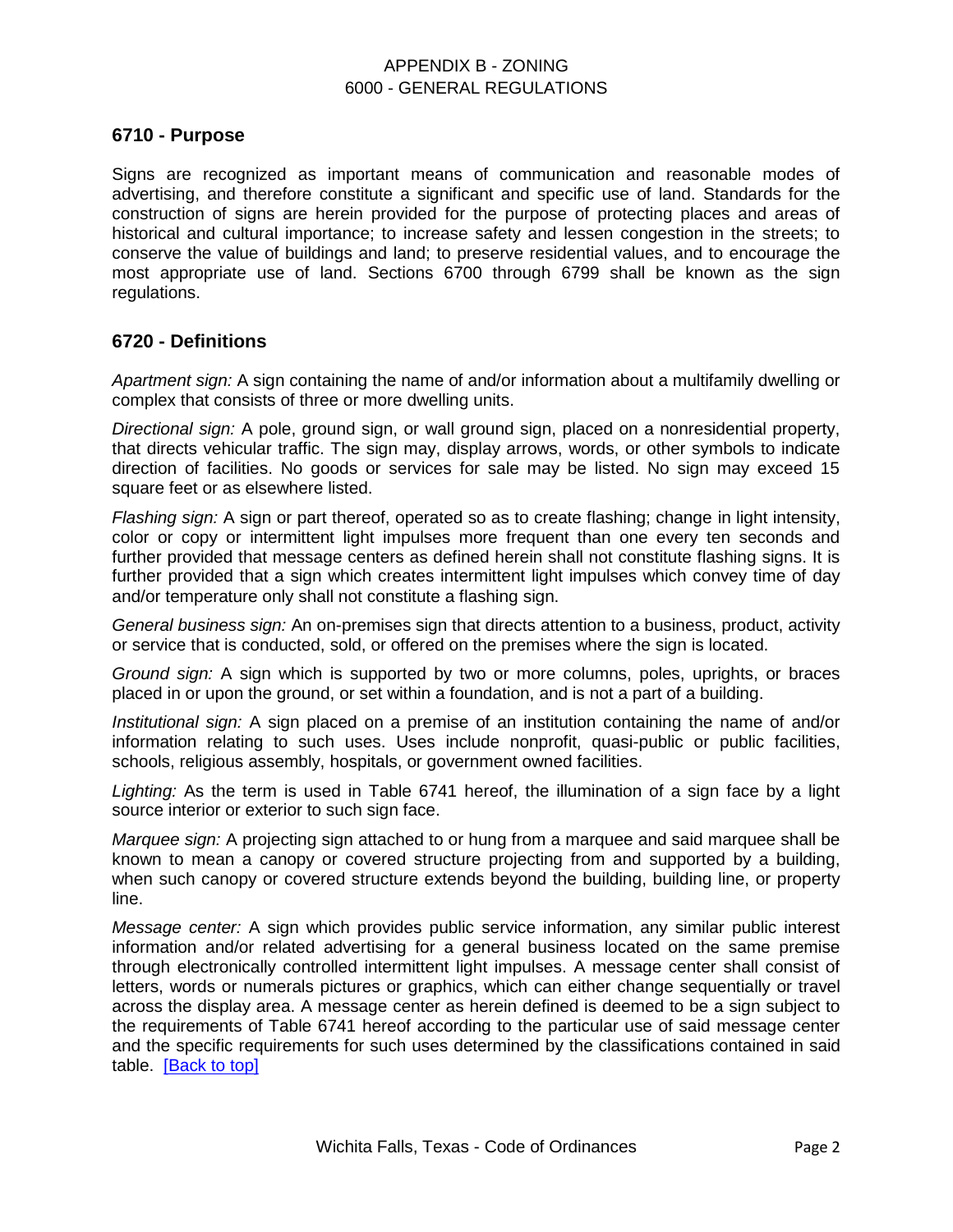*Motion:* As the term is used in Table 6741 hereof, the moving or rotating of a sign or portion thereof.

*Multi-tenant sign:* An on-premise sign identifying individual businesses within a commercial building or buildings.

*Noncommercial sign:* Any sign no larger than 32 square feet in area containing a noncommercial message and placed on a non-residential property. Such signs shall include but not be limited to the advertising of celebrations, exhibitions, community events, or activities of churches or other charitable, non-profit, educational or philanthropic organizations.

*Off-premises advertising sign:* A sign which directs attention to a business product, activity or service which is not conducted, sold, offered, or located on the premise where the sign is located.

- **Class I off-premises sign**—is a sign whose face exceeds 100 square feet in area, and is classified as a billboard.
- **Class II off-premises sign**—is a sign which has a sign face less than 15 square feet in area, is less than ten feet in height, and is used only to provide direction to a final location within five blocks. Such a sign is to carry no address, phone number or advertisement.
- **Class III off-premises sign**—is a prohibited sign which has a sign face greater than 15 square feet, and is not classified as a billboard.

*Pole sign:* A sign which is supported by one pole, column, upright or brace placed in or upon the ground and is not part of a building.

*Political sign:* A sign intended to advance a political statement, cause or candidate for office.

*Portable sign:* A sign constructed upon wheels, casters, skids or otherwise so designed to be movable from one location to another, including signs mounted upon a trailer, wheeled, carried, or other mobile structure; a portable sign which has its wheels removed shall be considered a portable sign hereunder. This definition shall also include vehicles, trailers, and similar such medium placed on a property for the purpose of advertising a product, service or other activity not associated with the location of the vehicle, trailer, or similar such medium.

This definition shall not apply to kiosks, shelters, buses or other such devices approved by and under the control of the city for transit-related purposes; or to taxi cabs and privately operated buses; commercial vehicles used for sales, service, delivery or other such business activity currently taking place; or, to a temporarily parked vehicle used to advertise a special event for no longer than 72 hours, and not more than four times per year.

*Premises:* For the purpose of this section, premise shall be defined as any lot or unplatted tract or any combination of contiguous lots under a single owner, or a tract where two or more owners have adjacent connecting parking lots.

*Projection sign:* A sign which is attached or affixed to any building wall or structure other than a pole and extends or projects beyond the building wall, structure, building line or property line more than 12 inches.

*Reader board signs:* A changeable copy sign with strips attached to the face of the sign to hold readily movable letters and numerals. The sign may be internally or externally illuminated (ground or pole sign only). The area of a reader board sign shall be included in calculating the maximum allowed sign area. [\[Back to top\]](#page-0-0)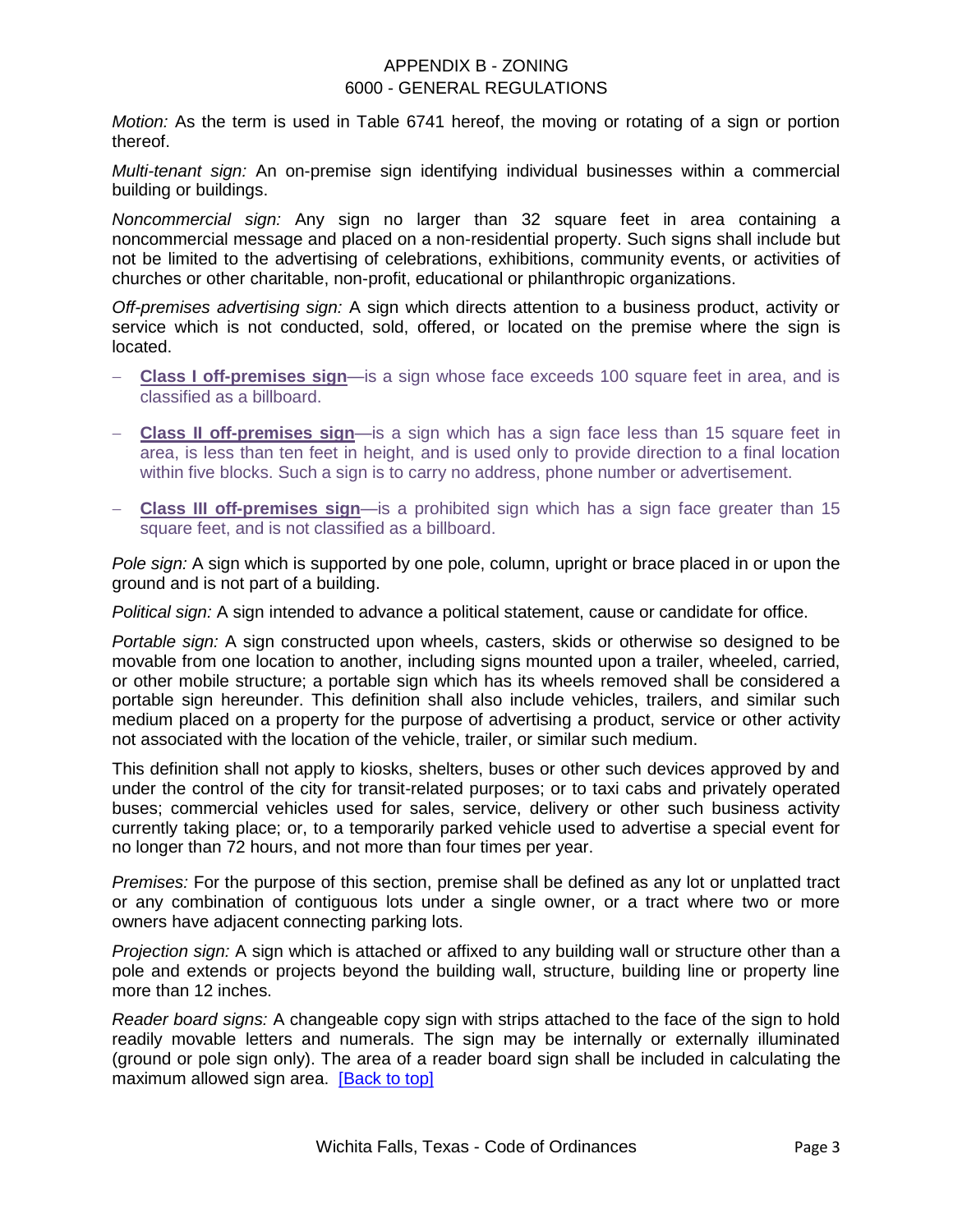*Residential sign:* Any noncommercial sign placed on a residential property by the owner or occupant of said property. Such signs to include but not limited to special event sign, religious message sign, school sports sign and home security sign.

*Roof sign:* A sign which is erected, constructed, or maintained on or over the roof or parapet wall of a building.

*Sign structure:* Any part of a sign, including the base, supporting columns or braces, display surface, or any other appendage thereto.

*Street setback:* The distance from the property line or right-of-way line of all streets adjacent to the premises on which a sign is located.

*Temporary commercial sign I:* Any temporary on-premise sign of a commercial nature, no larger than 16 square feet in area, placed on a residential property by a person, business, or entity that is in the process of performing a service or construction, or engaging in an event at or sale of said premises. Such signs to include but not limited to garage sale sign, contractor sign, real estate sign and auction sign.

*Temporary commercial sign II:* Any temporary on-premise sign of a commercial nature, no larger than 32 square feet in area, placed on a nonresidential property by a person, business, or entity that is performing a service or construction, or engaging in an event at or sale of said premises. Such signs to include but not limited to special event or sale sign, contractor sign, real estate sign and auction sign.

*Temporary commercial sign III:* Any temporary on-premise sign of a commercial nature, no larger than 100 square feet in area, advertising vacant lots for sale within a residential or commercial subdivision, or advertising a pending residential subdivision or commercial development. Such signs shall include a contractor's sign placed during the construction of a nonresidential project or a residential subdivision.

*Temporary residential sign:* A residential sign larger than four square feet and no larger that 32 square feet.

*Wall ground sign:* A wall, not a part of a building, so erected for the purpose of placement or display of a sign.

*Wall sign:* A sign which is attached or affixed to the wall of a building or is an integral part of the wall of a building with the exposed face of the sign in a plan parallel to and not more than 12 inches from said wall; provided, however, that electric wall signs may project not more than 18 inches from said wall. A wall sign shall not extend above or beyond the parallel face to which the sign is attached.

# <span id="page-3-0"></span>**6740 - Schedule of Sign Standards**

No sign shall be erected, placed, displayed, or located except in accordance with the schedule of sign standards contained in table 6741 hereof. However, signs required by law shall be exempt from these requirements. [\[Back to top\]](#page-0-0)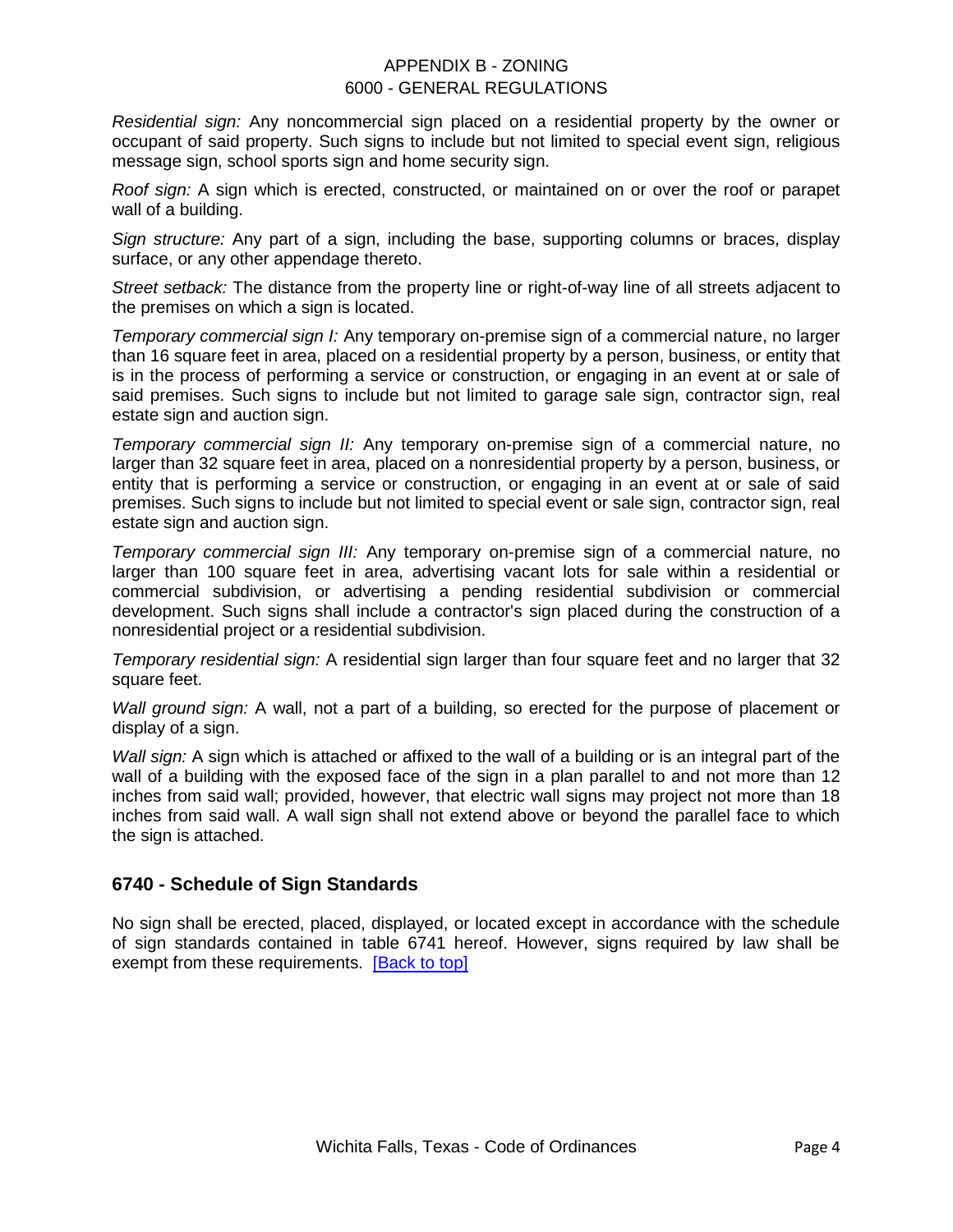# **TABLE 6741**

<span id="page-4-0"></span>

| <b>SIGN TYPE</b>         | <b>ZONE</b><br><b>ALLOWED</b>       | MAX.<br><b>AREA</b><br>(SQ.<br>FT.) | MAX.<br>HT.<br>(FT.)   | <b>CLASS</b><br>(See<br>Note 3)  | <b>STREET</b><br><b>SETBACK</b><br>(FT.) | <b>SPACING</b>                             |           |           | <b>LIGHTING MOTION MAXIMUM</b> | <b>SPECIAL</b><br><b>DURATION REQUIREMENTS</b> |
|--------------------------|-------------------------------------|-------------------------------------|------------------------|----------------------------------|------------------------------------------|--------------------------------------------|-----------|-----------|--------------------------------|------------------------------------------------|
| Apartment                | MFR, RMU,<br>LC, GC, CBD            | 80                                  | 20                     | W, WG                            | Note 1                                   | 1 per street front. or<br>proj.            | Yes       | Yes       | Perm.                          | Note 1                                         |
| Apartment                | MFR, RMU,<br>GC, CBD                | 120                                 | 50                     | G, P,<br>WG, W                   | 10 <sup>1</sup>                          | 1 per street front. or<br>proj.            | Yes       | Yes       | Perm.                          | N/A                                            |
| Class I<br>Off-Premises  | GC, LI, HI,<br><b>CBD</b>           | Note 2                              | Note<br>$\overline{2}$ | G, P                             | Note 2                                   | Note 2                                     | Yes       | Note 8    | Perm.                          | Note 2                                         |
| Class II<br>Off-Premises | GC, LI, HI,<br><b>CBD</b>           | 15                                  | 10                     | P                                | 10                                       | 200' from SF-1, SF-2, or No<br><b>MFR</b>  |           | <b>No</b> | Perm.                          | Note 2                                         |
| Directional              | All districts                       | 15                                  | 6                      | G, P, WG $ $ Note 1              |                                          | None                                       | <b>No</b> | No        | Perm.                          | Note 1                                         |
| Gen. Bus.                | GC, LI, HI,<br>LC, RMU,<br>CBD, RDD | Note $5$ Note                       | 5                      | Note 5                           | Note 5                                   | Note 5                                     | Yes       | Yes       | Perm.                          | Note 1 & 4                                     |
| Institutional            | MFR, SF-1,<br>SF-2, LC              | 32                                  | 20                     | G, W, P,<br>PR, RB,<br><b>GW</b> | Note 1                                   | 2 per street front                         | Yes       | <b>No</b> | Perm.                          | Note 1 & 10                                    |
| Message<br>Center        | GC, LI, HI,<br>CBD, RDD             | Note 7                              | 50                     | G, P                             | Note 7                                   | 200' from SF-1, SF-2, or Yes<br><b>MFR</b> |           | Yes       | Perm.                          | Note 7                                         |
| Multi-Tenant             | GC, LI, HI,<br><b>CBD</b>           | 120                                 | 50                     | G, P,<br>WG, W                   | 10                                       | 1 per platted lot per<br>each street front | Yes       | Yes       | Perm.                          | Note 4                                         |
| Multi-Tenant             | GC, LI, HI,<br>CBD, LC              | 80                                  | 20                     | G, P,<br>WG, W                   | Note 1 & 4                               | 1 per platted lot per<br>each street front | Yes       | Yes       | Perm.                          | Note 1 & 4                                     |
| Name Plate               | All districts                       | $\mathbf{1}$                        | None                   | W, PR                            | None                                     | 1 per business                             | No        | No        | Perm.                          | N/A                                            |
| Political                | All districts                       | 36                                  | 8                      | G, P,<br>WG, W                   | 10' if taller<br>than 3'                 | None                                       | No        | No        | N/A                            | Note 9                                         |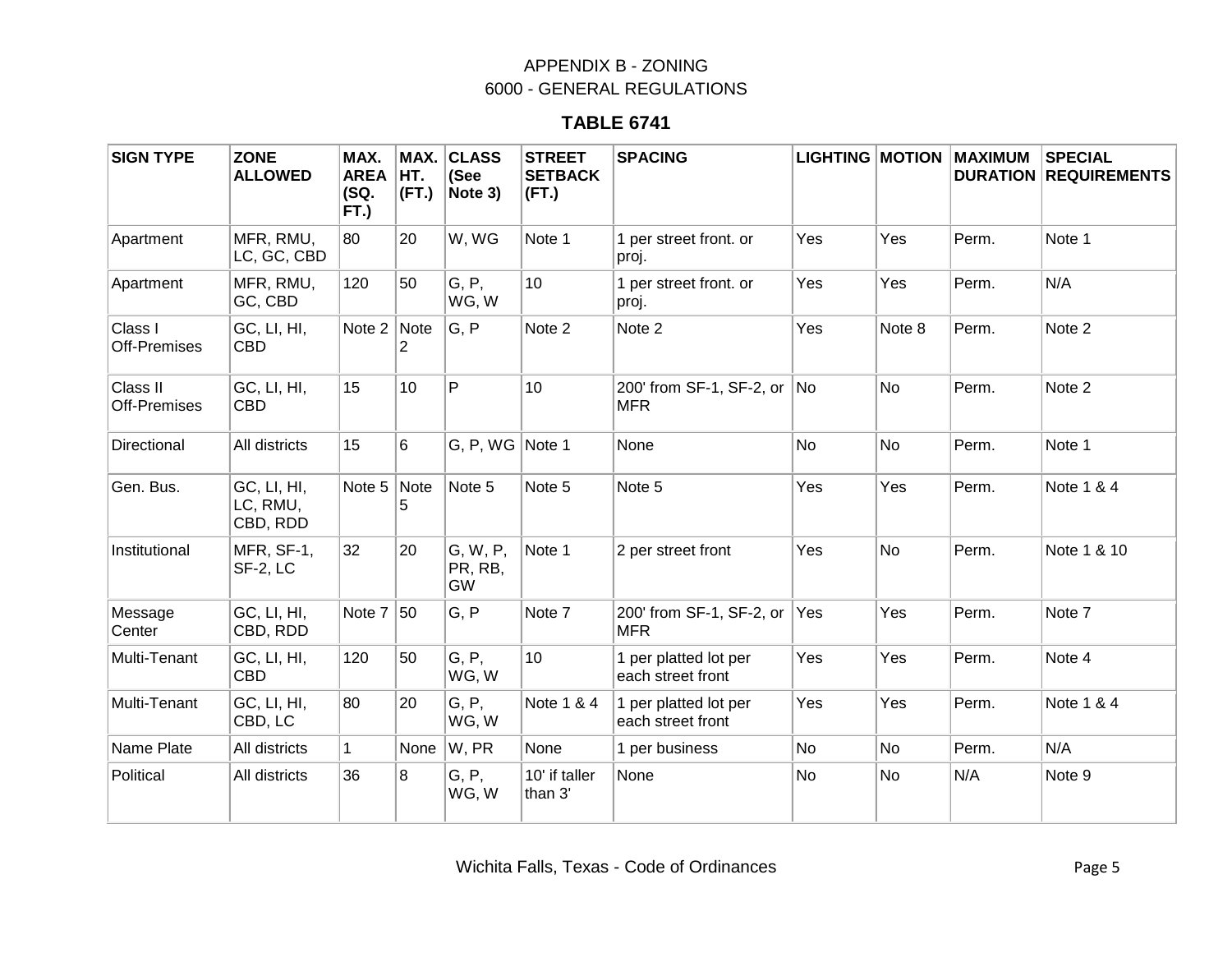| <b>SIGN TYPE</b>                    | <b>ZONE</b><br><b>ALLOWED</b> | MAX.<br><b>AREA</b><br>(SQ.<br>FT.) | MAX.<br>HT.<br>(FT.) | <b>CLASS</b><br>(See<br>Note 3) | <b>STREET</b><br><b>SETBACK</b><br>(FT.) | <b>SPACING</b>        | <b>LIGHTING MOTION</b> |           | <b>MAXIMUM</b>                              | <b>SPECIAL</b><br><b>DURATION REQUIREMENTS</b> |
|-------------------------------------|-------------------------------|-------------------------------------|----------------------|---------------------------------|------------------------------------------|-----------------------|------------------------|-----------|---------------------------------------------|------------------------------------------------|
| Subdivision<br>Entry                | MFR, SF-1,<br>SF-2            | 200                                 | 20                   | WG, P, G $ 10 $                 |                                          | 2 per entry way       | No                     | No        | Perm.                                       | N/A                                            |
| Noncommercial<br>sign               | All districts                 | 32                                  | 4                    | G, P, W                         | 10                                       | 1 per lot             | No                     | <b>No</b> | N/A                                         | Note 9                                         |
| Temporary<br>Commercial<br>Sign I   | All districts                 | 16                                  | 6                    | G, P, W                         | Note 1                                   | None                  | <b>No</b>              | No        | 10 days<br>after end of<br>work or<br>event | Note 1                                         |
| Temporary<br>Commercial<br>Sign II  | All districts                 | 32                                  | 6                    | G, P, W                         | Note 1                                   | 1 per street front    | <b>No</b>              | <b>No</b> | 10 days<br>after end of<br>work or<br>event | Note 1                                         |
| Temporary<br>Commercial<br>Sign III | All districts                 | 100                                 | 50                   | G, P                            | 10                                       | 1 per street frontage | Yes                    | Yes       | 10 days<br>after end of<br>work or<br>event | N/A                                            |
| Temporary<br>Residential<br>Sign    | All districts                 | 32                                  | 6                    | G, P, W                         | 10                                       | 1 per lot             | <b>No</b>              | <b>No</b> | 5 days per<br>year                          | Note 6                                         |
| Residential                         | All districts                 | $\overline{4}$                      | 4                    | G, P, W                         | None                                     | Note 6                | No                     | <b>No</b> | N/A                                         | Note 1 & 6                                     |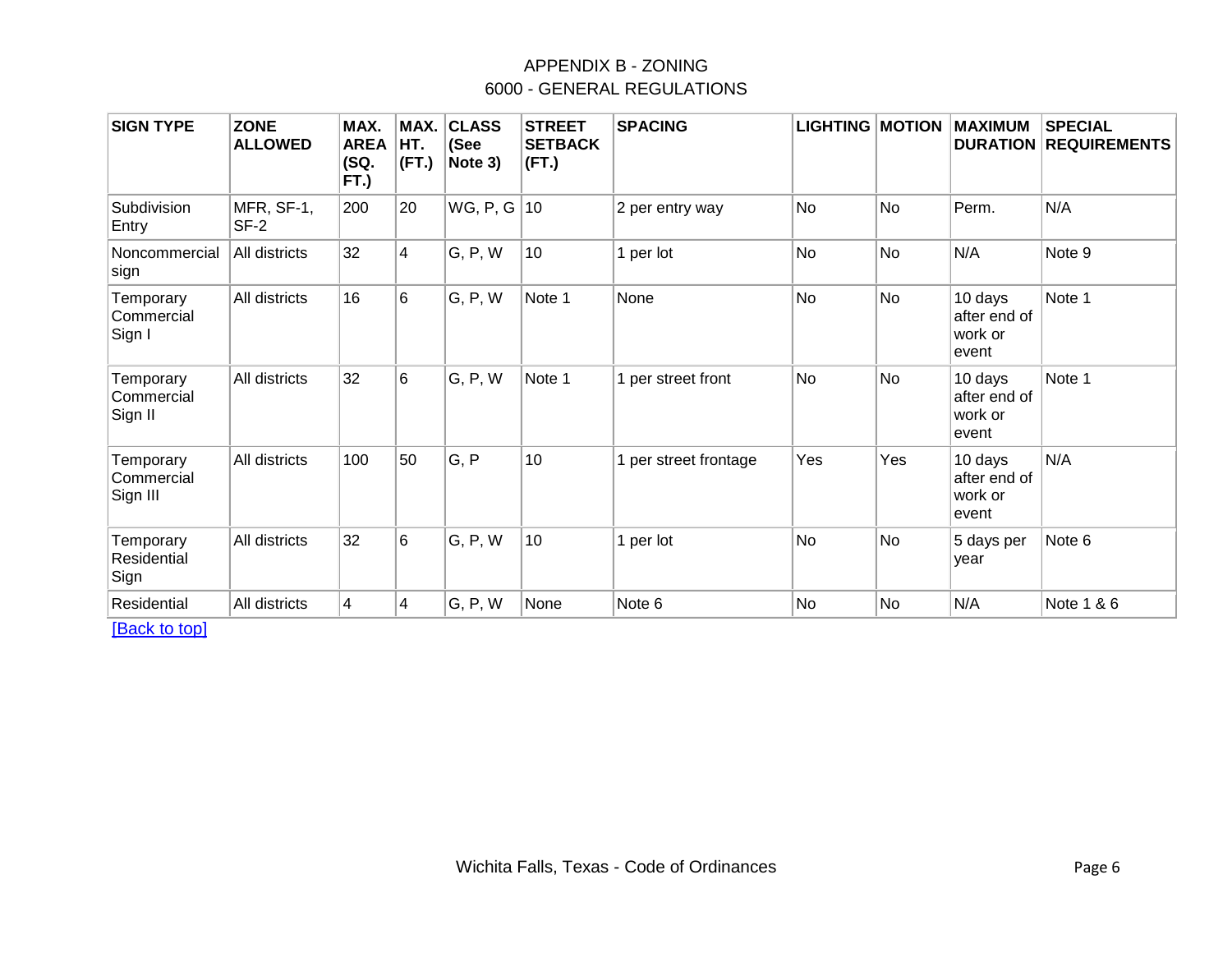### *NOTE 1:*

On-premises signs fronting a public street and located within ten feet of the property line shall have a clearance from the surrounding grade to the bottom of the sign face of not less than nine feet, except that low profile signs may be created within such area if the top of the sign does not exceed three feet above the surrounding grade. Poles, columns, or other supports for such signs shall not exceed 12 inches in dimension measured perpendicular to the street, and no portion of the sign shall overhang the property line.

*Exception:* This requirement shall not apply to directional, residential or a temporary commercial sign I if such sign placement does not create a view obstruction to motorists or pedestrians.

### *NOTE 2:*

- A. *Separation between signs:* A minimum separation must be maintained between signs as follows:
	- 1. For Class I signs, the linear distance between signs shall be 1,500 feet.

The linear distance shall be that distance measured between the same class of sign where the signs are located on the same side of the road, street or highway.

2. The radial distance between signs shall be 500 feet.

The radial distance shall be that distance between signs where the nearest portion of the sign is measured to the nearest portion of an adjacent sign.

B. *Separation from a residential use or residential zoning district:* 200 feet from the nearest residential use, or residential zoning district.

A residential zoning district shall be a zoning district which allows the placement of a residential use as a permitted use. The general commercial zoning district, for the purpose of this regulation, shall not be included as a residential zoning district. However, a residential use within that zoning district shall be included in the distance requirement. Separation from existing residential uses shall not apply when such uses are located within a zoning district that prohibits residential uses.

For spacing from SF-1, SF-2, and MFR districts, spacing shall be measured from the nearest portion of the sign to the residential district boundary. However, when such residential district boundary abuts a public alley or street right-of-way, the right-of-way width shall be included in the measurement.

C. *Setback from right-of-way:*

Twenty-five feet for Class I signs

Ten feet for Class II signs

Twenty-five feet for all other signs under this Note.

- D. *Height:*
	- 1. Forty-two point five feet for Class I signs

Twenty-four feet above roof for roof-mounted Class I signs.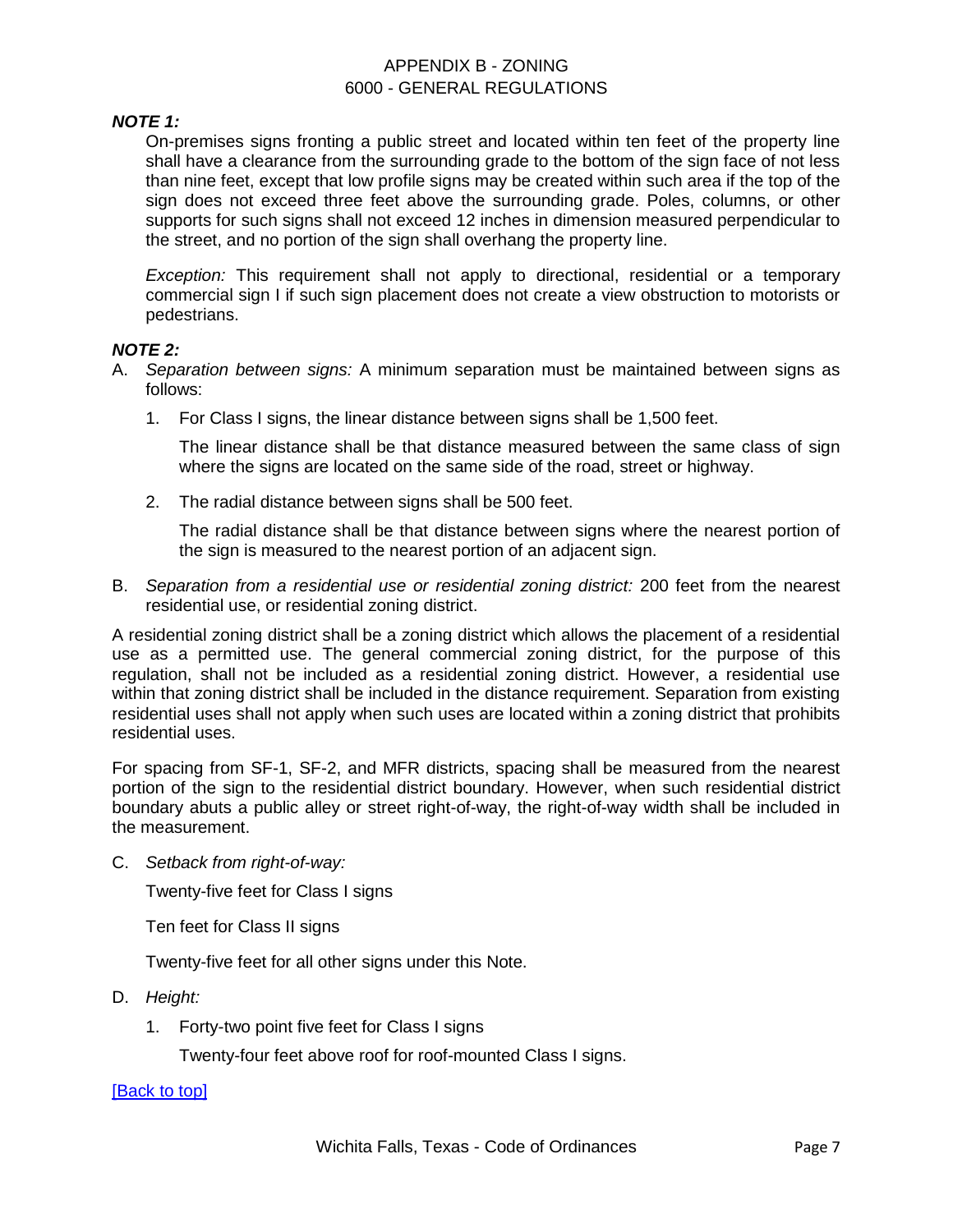For Class I signs, height is measured from grade of roadway where sign is viewed. Where there exist more than one grade for the same street, road or system, the measurement shall be made from the highest grade.

2. Ten feet for Class II signs:

For Class II signs, the height shall not exceed ten feet when measured from installation grade.

- E. *Measurement of Height:*
	- 1. Ground or pole sign within 100 feet of a street abutting the property on which the sign is located:

From the top of the curb of the nearest street adjacent thereto, or if there is no curb, from a point six inches above the edge of the road surface, to the top of the sign structure.

2. Ground or pole sign more than 100 feet from an adjacent street:

From the ground at the sign base to the top of the sign structure.

3. *Roof sign:*

From the roof level at the base to the top of the sign structure.

F. *Sign area:*

672 square feet, or

807 square feet with protrusions.

### *NOTE 3:*

*Classification standards:*

G—Ground

P—Pole

W—Wall

PR—Projecting

RB—Reader Board

WG—Wall Ground

R—Roof

#### *NOTE 4:*

Maximum area is the total area of all businesses, tenants or services advertised on one sign structure; however, the total area of multi-faced signs shall be governed by Section 6750 B. [\[Back to top\]](#page-0-0)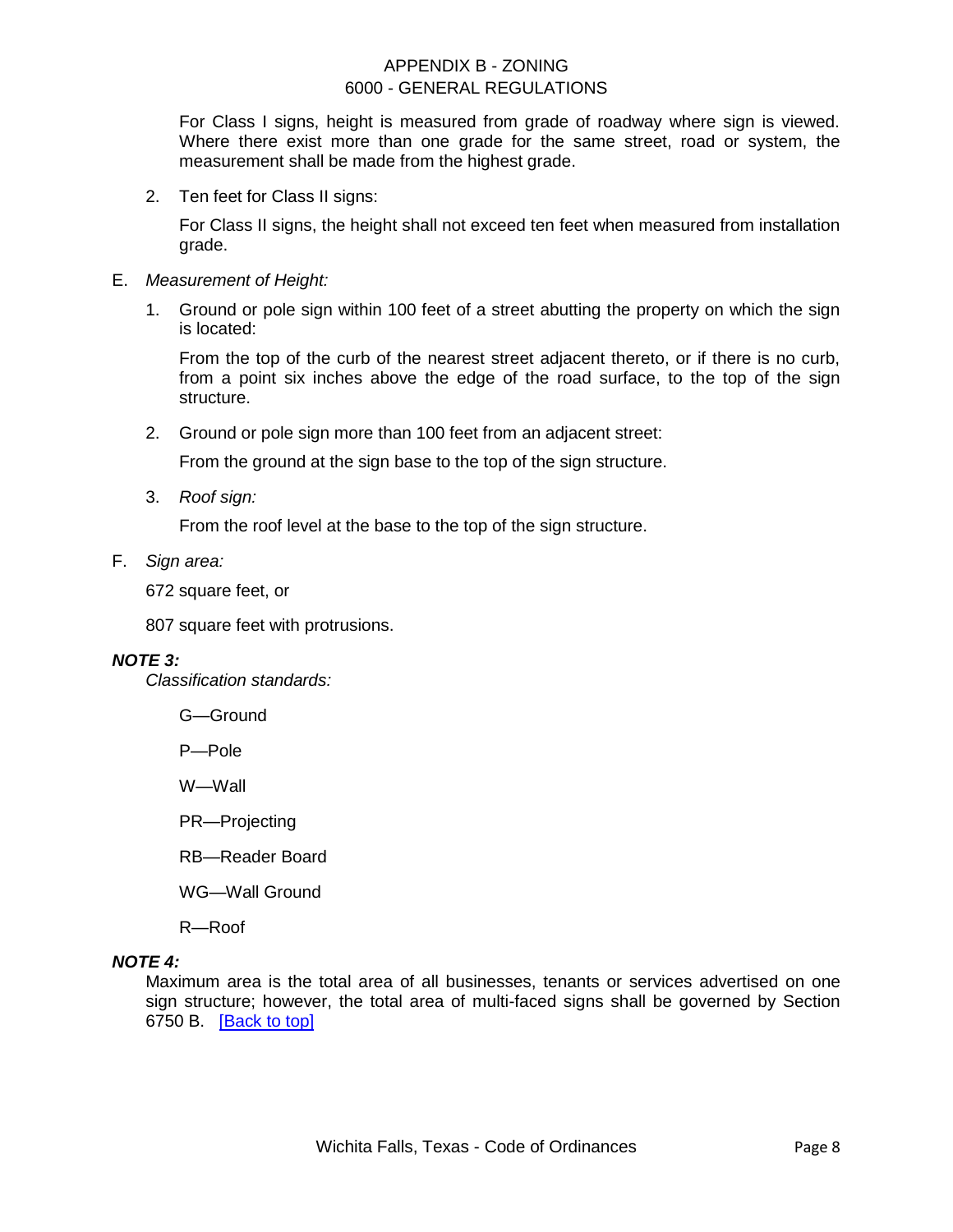#### *NOTE 5:*

In the LC district, general business signs shall not exceed 80 square feet in face area nor exceed 20 feet in height. Signs shall be limited to one per business or street frontage when located within 25 feet of the property line.

In the RMU, GC, HC, HI, and CBD districts, general business signs shall be limited by the following: If located within ten feet of the property line or the back of the curb, whichever is greater, the sign face area shall not exceed 80 square feet nor exceed 30 feet in height. If located at least ten feet from the property line or the back of the curb, whichever is greater, but less than 25 feet from the property line, the sign face area shall not exceed 120 square feet nor exceed 50 feet in height. If located 25 feet or more from the property line, the sign face area shall not exceed 900 square feet nor exceed 80 feet in height. Signs shall be limited to one per business or street frontage when located within 25 feet of the property line.

See specific zoning district regulations in Section 3000 for additional sign regulations for LO, LC, RDD, and BA zoning districts.

Signs proposed within the CBD district not in conformance with the provisions of Note 5 herein, and placed on a wall of a building covering more than ten percent of the face of said wall, shall be reviewed through the conditional use procedure as outlined in Section 7200.

### *NOTE 6:*

Residential signs, as defined herein, placed upon a residential lot, shall not have a cumulative area greater than 12 square feet. Each individual residential sign shall be no larger than four square feet. Temporary residential signs as defined herein shall not be placed on a residential lot longer than five days per year.

#### *NOTE 7:*

*Separation of message center signs from a residential use or residential zoning boundary:*

Message center signs as defined herein shall maintain a separation distance of 200 feet from the nearest property line of a residential use, or a SF-1, SF-2, or MFR zoning district boundary. For spacing from SF-1, SF-2, and MFR districts, the distance shall be measured from the nearest portion of the sign to the residential district boundary. However, when such residential district boundary abuts a public alley or street right-of-way, the right-of-way width shall be included in the measurement. An exception to the 200-foot separation requirement shall apply if:

- 1. Any image produced by the message center sign remains static (no animation, movement, scrolling, or flashing) for a period of at least five seconds; or,
- 2. It can be reasonably demonstrated that the sign is not visible from any residential property within 200 feet of the sign.

#### *Street setback requirement and height restriction for message center signs:*

Message center signs shall be no closer than ten feet from the property line. If located more than ten feet from the property line but less than 25 feet from the property line, the sign face area shall not exceed 120 square feet. If located 25 feet or more from the property line, the sign face area shall not exceed 200 square feet. Message center signs shall not exceed 50 feet in height. Message center signs shall be limited to one per business or street frontage.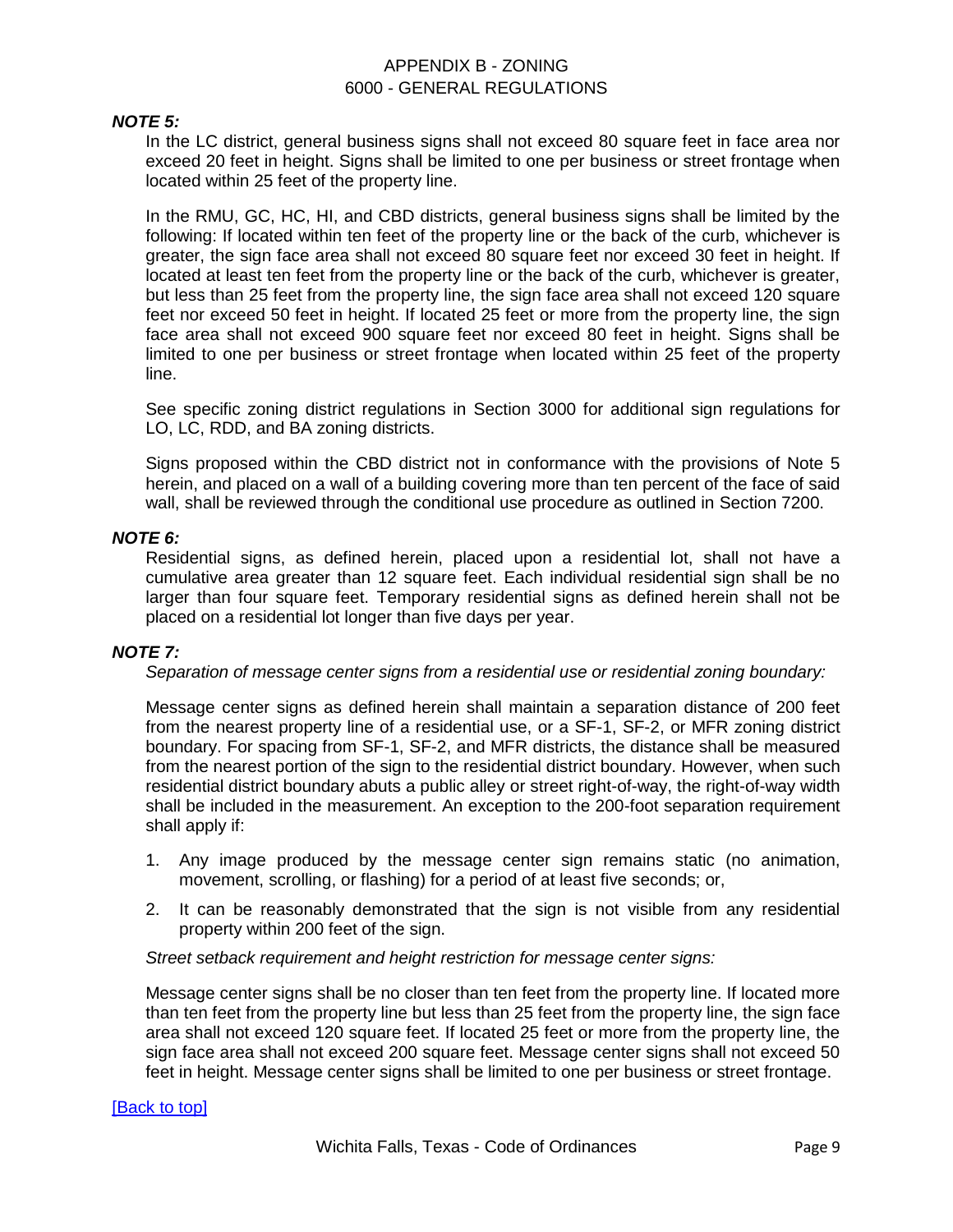### *NOTE 8:*

Class I off-premises signs shall have no motion as defined herein. The changing of the sign content through electronically controlled digital technology is permitted provided that:

- 1. Any image produced by the sign remains static (no animation, movement, scrolling, or flashing) for a period of at least eight seconds;
- 2. A change of message is accomplished within two seconds;
- 3. A change of message occurs simultaneously on the entire sign;
- 4. A default mechanism is provided that freezes the sign in one position if a malfunction occurs; and
- 5. The intensity of the display is automatically adjusted to decrease in low natural or ambient light conditions.

#### *NOTE 9:*

A property owner may choose to display a political or other noncommercial message on any authorized commercial sign, subject to the payment of fees and regulations applicable to signs with commercial messages.

#### *NOTE 10:*

One of the two allowed institutional signs per street frontage may display information related to the institution through electronically controlled intermittent light impulses provided that a 200-foot separation distance from a residential use is maintained. An exception to the 200-foot separation requirement shall apply if:

- 1. Any image produced by the institutional sign remains static (no animation, movement, scrolling, or flashing) for a period of at least five seconds; or,
- <span id="page-9-0"></span>2. It can be reasonably demonstrated that the sign is not visible from any residential property within 200 feet of the sign.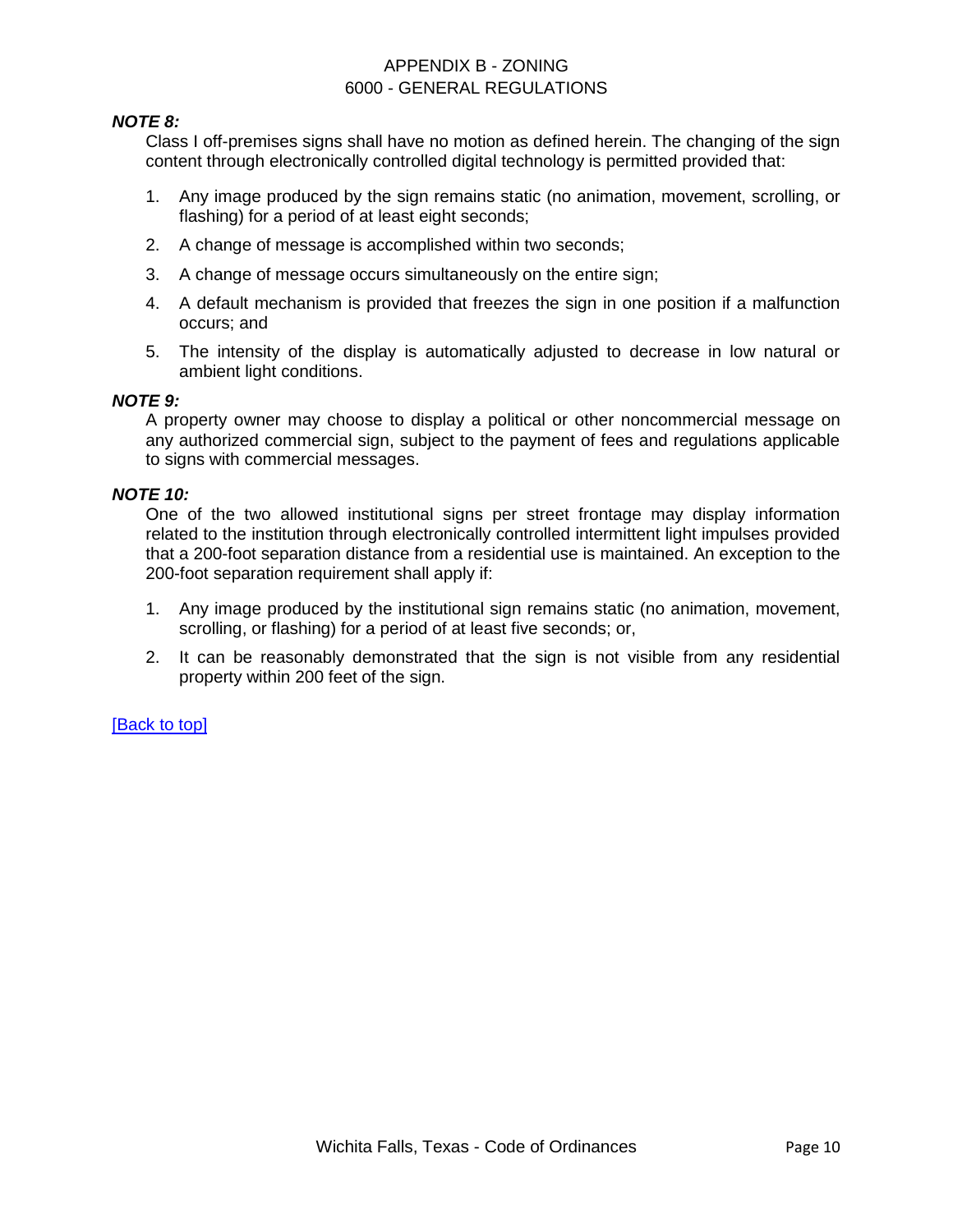### **6745 - General Provisions**

*Permit required.* Unless specifically exempted, a permit must be obtained from the building and code administration official for the erection and maintenance of all signs erected or maintained within the city and in accordance with other ordinances of this jurisdiction.

*Exceptions to permit requirement.* The following signs are exempt from the requirement for a permit:

- i. Directional signs,
- ii. Noncommercial signs,
- iii. Political signs,
- iv. Residential signs,
- v. Temporary residential signs,
- vi. Temporary commercial signs I and II,
- vii. Temporary commercial signs III when 64 square feet or less in area,
- viii. Wall signs that do not project beyond the face of the wall more than 12 inches,
- ix. Temporary signs providing legal notice required by law of local, state, or federal government, and
- x. Seasonal displays and decorations which do not advertise a product or service.

Exemptions from the necessity of securing a permit, however, shall not be construed to relieve the owner of the sign involved from responsibility for its erection and maintenance in a safe manner and in a manner in accordance with all the other provisions of this appendix.

*Construction documents.* Before any permit is granted for the erection of a sign or sign structure requiring such permit, construction documents shall be filed with the building and code administration official showing the dimensions, materials and required details of construction, including loads, stresses, anchorage and any other pertinent data. The permit application shall be accompanied by the written consent of the owner or lessee of the premises upon which the sign is to be erected and by engineering calculations signed and sealed by a Texas registered professional engineer where required by the International Building Code.

*Changes to signs.* Except that which may be allowed by Section 6760, no sign shall be structurally altered, enlarged or relocated except in conformity to the provisions herein, nor until a proper permit, if required, has been secured. The changing or maintenance of movable parts or components of an approved sign that is designed for such changes, or the changing of business names, lettering, sign faces, colors, display and/or graphic matter, or the content of any sign shall not be deemed a structural alteration.

*Permit fees.* Permit fees to erect, alter or relocate a sign shall be in accordance with the fee schedule adopted within this jurisdiction.

*Sign maintenance.* All signs allowed within the provisions of this ordinance, including temporary signs, shall be kept in good condition and repair. Signs damaged or deteriorated shall be repaired or removed within ten days of notification by building and code administration. Failure to comply with the notification shall constitute a violation. [\[Back to top\]](#page-0-0)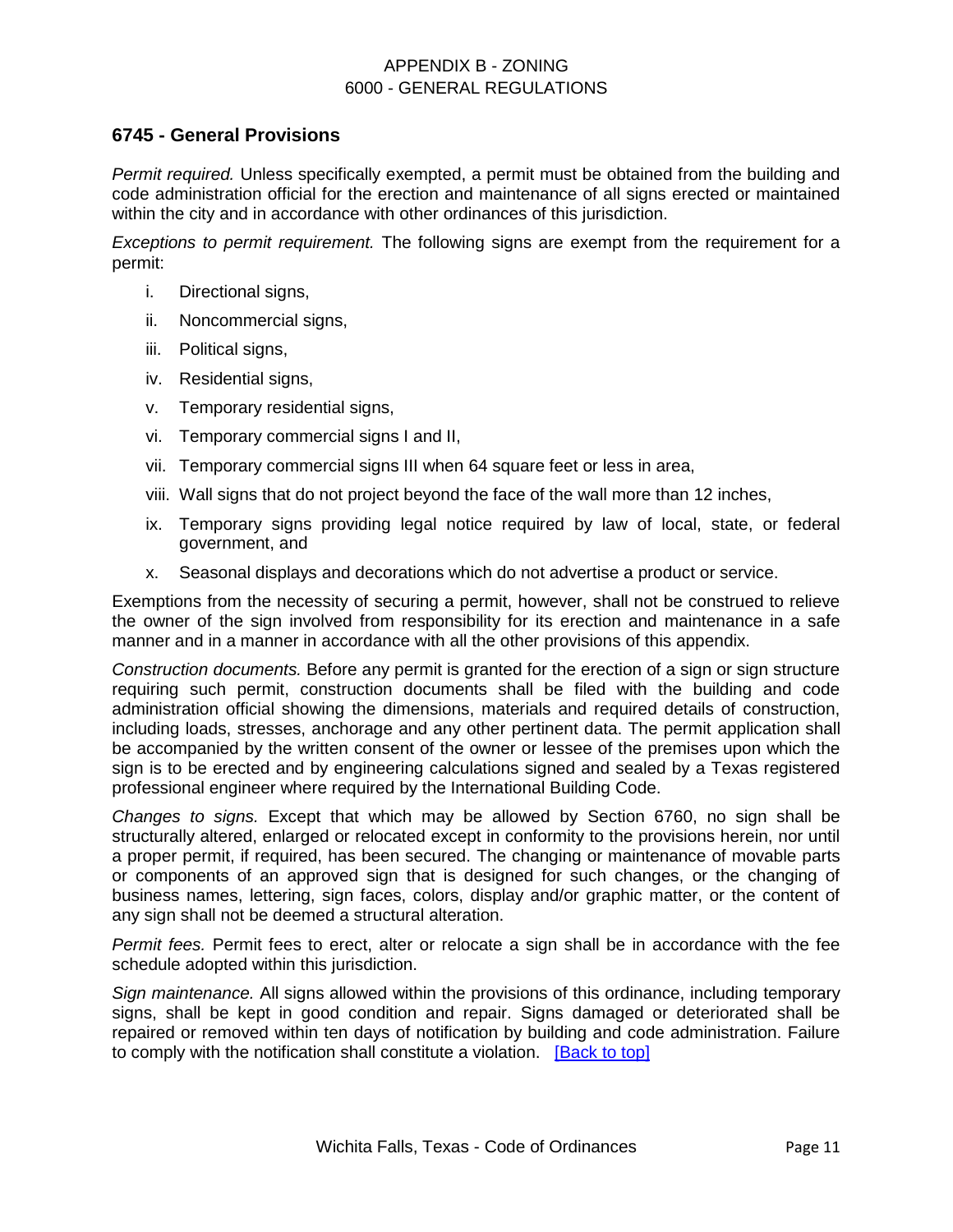### **6747 - Prohibited Sign Elements and Locations**

- A. No sign using a revolving beam or beacon of light resembling any emergency vehicle or traffic control sign shall be permitted. No flashing sign as defined herein shall be permitted.
- B. No high intensity light shall be permitted as part of a sign display visible from an adjacent street in any zoning district. Lighted signs, internally or externally, shall not cause glare or brightness to a degree that could constitute a hazard or nuisance, nor cause discomfort to approaching motorist, nor in anyway obscure the visibility of illuminated traffic control devices due to their brightness.
- C. Notwithstanding any provisions of this section, no sign shall be erected which constitutes an obstruction to view of operators of motor vehicles on public streets or entering such streets from private property. All signs shall comply with section 102-40 Visibility Sight Triangle, Wichita Falls Code of Ordinances.

### **6750 - Rules of Construction**

- A. The area of a sign shall be computed by drawing a line or lines around the sign in such a way as to form not more than four regular geometric figures such as a rectangle, circle, triangle, trapezoid, or ellipse. The total of these figures shall be the total area of the sign. Support structures and/or support structure covers shall be included in the overall calculation of the sign area if the support structure(s) or cover(s) at any point measured parallel to the ground, has a width or cumulative width of 24 inches or more. Measurements of the support structure(s) or cover(s) shall be taken within the same plane as the face of the sign.
- B. The maximum sign area prescribed in Table 6741 shall be applied to a sign with one face. A sign constructed with more than one face shall contain in the aggregate of all faces not more than twice the maximum area prescribed in Table 6741. The maximum interior angle between sign faces shall be 90 degrees.
- C. The height of a sign shall be measured as follows:
	- l. *Ground or pole sign within 100 feet of a street abutting the property on which the sign is located:* From the top of the curb of the nearest street adjacent thereto, or if there is no curb, from a point six inches above the edge of the road surface, to the top of the sign structure.
	- 2. *Ground or pole sign more than 100 feet from an adjacent street:* From the ground at the sign base to the top of the sign structure.
	- 3. *Roof sign:* From the roof level at the base to the top of the sign structure.
- D. An allowed portable sign shall be a reader board installed upon a trailer or skid which has a sign area of not greater than 35 square feet per side, does not exceed 6.5 feet in total height, does not contain more than two sides for advertising, and which was designed to be towed behind a vehicle. A skid-mounted portable sign is also permitted if conforming to square footage and other requirements herein.

A vehicle used for the purpose of off-premise advertising shall also constitute an allowed portable sign if in conformance with height requirements herein, and subject to other applicable provisions herein. [\[Back to top\]](#page-0-0)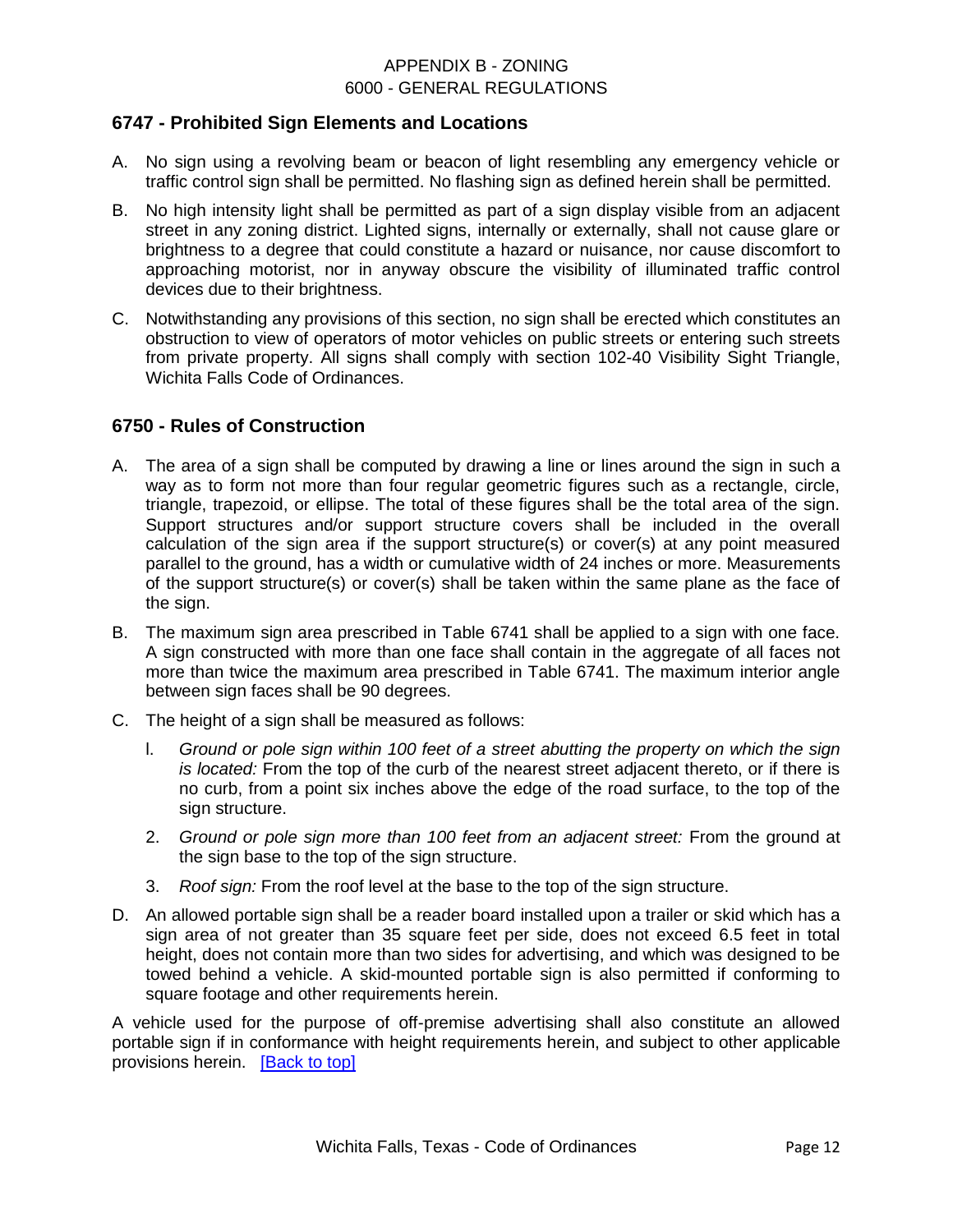### <span id="page-12-0"></span>**6755 - Prohibited Signs and Disposition**

- A. The following signs are prohibited in the city:
	- 1. Class III off-premise signs.
	- 2. Signs not in conformance with standards contained herein.

### <span id="page-12-1"></span>**6760 - Nonconforming Signs**

- A. *Class I off-premises signs:*
	- 1. Billboard signs nonconforming with the standards herein addressing location and spacing shall be allowed to continue in operation and use as long as no part of a supporting structure or sign face structure is replaced for any reason. Should a supporting structure or sign face structure be required to be replaced for any reason, such sign shall be removed in its entirety. An action or event requiring the removal of a sign shall not include routine repairs nor changing sign content or advertiser.
	- 2. Billboard sign face structures not in conformance with square footage standards may continue until such time that the sign face structure is in need of replacement for any reason. Once a sign face structure is removed or replaced, it shall be placed in compliance with standards herein, and shall not thereafter be returned to a nonconforming status.
	- 3. If the sign is in nonconformance with height standards herein provided, the replacement or removal of any portion of a sign face structure or support shall be deemed sufficient to require the sign to come into conformance with standards herein.
- B. *On-premises signs.* On-premises signs legally existing at the time of the adoption of the zoning ordinance, or subsequent amendments, which are nonconforming with the standards herein, shall be allowed to continue in operation and use. On-premises signs that are nonconforming in terms of height, area, or setback, may be structurally altered provided that the original support structures are used and there is no increase in height or area, or decrease in setback. Once a support structure is removed or replaced it shall be placed in compliance with the standards herein and shall not thereafter be returned to a nonconforming status.

# <span id="page-12-2"></span>**6765 - Portable Sign Requirements**

- A. A trailer or skid used in conjunction with an allowed reader board shall be maintained in a condition which does not permit the accumulation of rust or stains, and is not missing paint on heretofore painted surfaces.
- B. Blank reader boards with discolored or broken faces, or those which do not carry advertisement of a business where the sign is located or illegible advertisement, shall be removed from the premise.
- C. Vehicles allowed as portable signs shall carry current inspection and licensing, and shall not have flat tires, damaged glass, damaged body parts, shall be otherwise complete in their assembly, and shall be maintained in a condition which does not permit the accumulation of rust or stains, and is not missing paint on heretofore painted surfaces.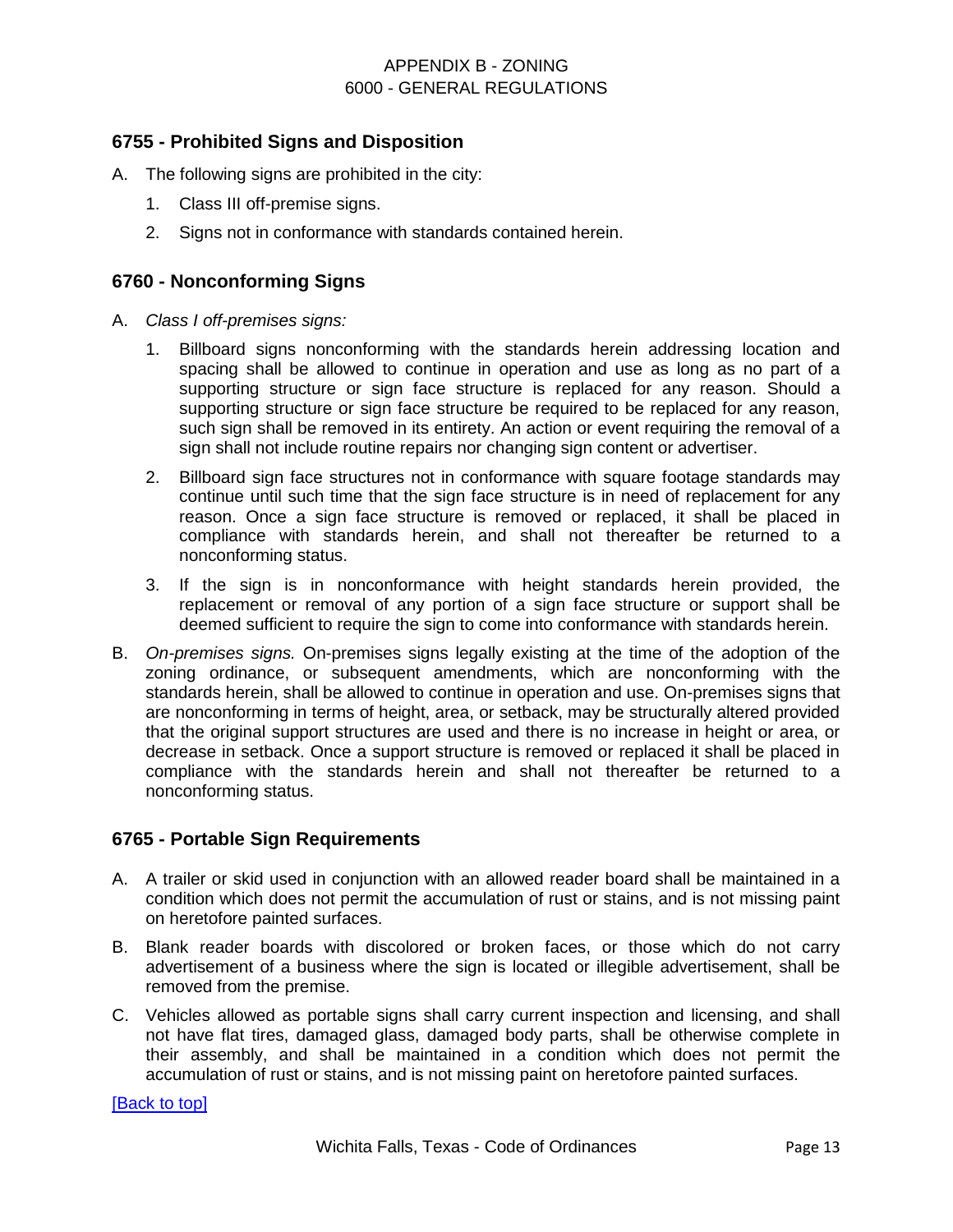- D. The areas under and around an allowed portable sign shall have a permit issued by the building and code administrator.
- E. Allowed portable signs shall have a permit issued by the building and code administrator.
- F. Setback of portable signs shall be subject to requirements shown under Table 6741.
- G. No exterior lighting of any type shall be permitted, nor shall power be supplied by a gasoline or diesel-powered generator.
- H. No banners, flags, pennants, arrows, balloons or other such devices or objects shall be attached to any portion of the sign, trailer, skid or vehicle.
- I. An allowed portable sign shall be anchored or otherwise secured so as to reasonably prevent damage or injury to life or property as a result of high winds or other such occurrence, and secured as required by the building official.
- J. No more than one portable sign shall be placed on a lot, tract or parcel.
- K. Portable signs shall otherwise be subject to provisions contained in the building code.
- L. Portable signs shall be included in calculating the total number of signs per business.

*Section 5 of Ord. No. 49-97 provided penalty provisions for the violation of portable sign regulations as follows:* 

*There is hereby established a fee and procedure for confiscation and impoundment of signs, vehicles, trailers, or other items confiscated and impounded of \$50.00 for the cost of confiscating the sign, and \$1.00 per day for impoundment in addition to costs incurred to remove and impound or otherwise confiscate a sign, vehicle, trailer or other item. Signs, vehicles, trailers or other items impounded shall be retained and reasonable efforts made to notify the owners of such confiscation and impoundment. A sign, vehicle, trailer or other item shall be retained for a period of 90 days, at which time the sign, vehicle, trailer or other item shall be disposed of at a public auction, sold for scrap, or otherwise disposed of to recover public cost involved and at the discretion of the city.* 

# <span id="page-13-0"></span>**6766 - Signs on Public Right-Of-Way**

No signs of any kind shall be erected or placed on the right-of-way of any street or alley in the city, nor any public place or city owned property, except for temporary signs, flags or banners authorized under 6767, traffic-control signs, signals and devices placed by the city under authority of the ordinances of the city, and advisory, safety and useful directional information signs placed by the city under authority of state law. Notwithstanding any other provision of this appendix, any sign so erected or placed on the right-of-way of any street or alley in the city in violation of this section shall be subject to immediate removal by the city manager's designee without notice to the owner or the lessee thereof. Any such sign removed pursuant to this section may be redeemed by the owner or lessee thereof by the payment of \$25.00 for costs incurred in removing any such sign to a place of storage and an additional \$1.00 per day for costs of storage. Any sign not redeemed within 60 days after removal shall be considered abandoned and may be destroyed. No signs of any kind shall be attached to any utility pole located in any street or alley right-of-way or utility easement except by the owner of such pole.